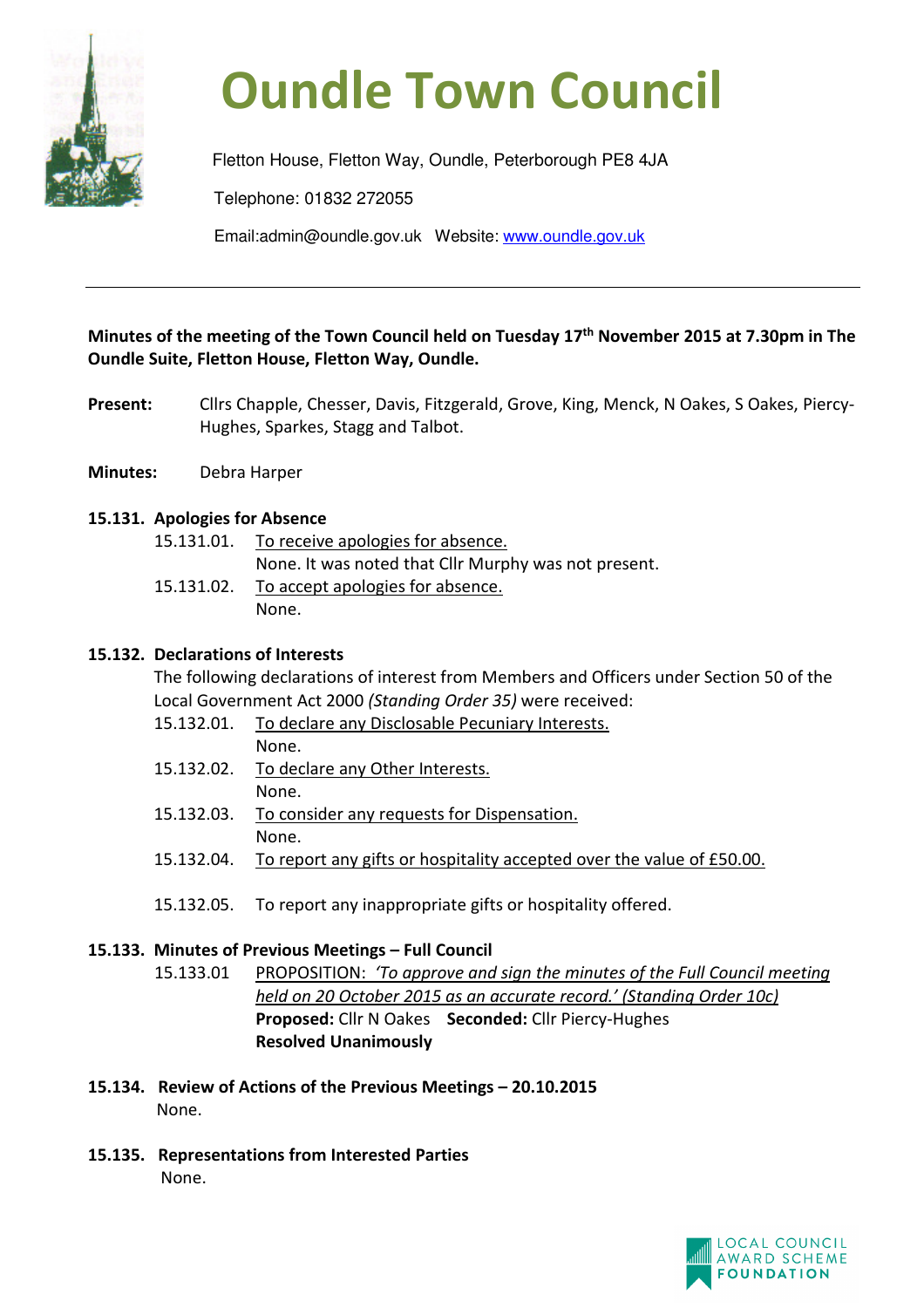#### **15.136. Consideration of Requests from Interested Parties**

None.

## **15.137. Reports**

15.137.01. Mayors Report

Tabled.

15.137.02. Police Report

Unfortunately there was no police presence at the meeting; however the published crime figures were noted. Cllr S Oakes noted the higher rate of burglaries and Cllr Grove advised that there had been a break in at Waitrose at the weekend. It was also noted that a Prince William student had been approached by a man driving a van and that this had been reported to the police at the time thereby preventing an incident. Armed raids at some local Thomas Cook branches were noted as was a significant incident in Oundle relating to national security.

## 15.137.03. District Councillors Report

It was noted that there were no District Councillors present. The Clerk advised that this was possibly due to email issues causing them not to receive the agenda.

# **15.138. Signing & Sealing**

RESOLUTION: *'that any two Councillors and the Proper Officer may seal any document required by law to be issued under seal on behalf of the Council.' (Standing Order 14b.)*  **Proposed:** Cllr N Oakes**Seconded:** Cllr Chesser **Resolved Unanimously** 

## **15.139. Town Matters**

 15.139.01. To receive the report from the Events Officer and to consider and approve any recommendations.

> The report was noted. The Sausage Festival was deemed a huge success with many people visiting the town. Thanks were expressed to the Events Officer and the staff who supported her in this event.

# **15.140. Operations Management Matters**

15.140.01. To approve the Balance Sheet and Budget Report – October 2015.

 Cllr Stagg provided an overview of the Budget Report stating that business was as expected. He noted that expenditure was under budget for The Courthouse but that works to the Courthouse Office Units would be progressed soon. He also noted that the new Council van still needs to be purchased. The Balance Sheet was then reviewed and it was proposed that *'the Balance Sheet and Budget Report for October 2015 are approved'.*

**Proposed:** Cllr Stagg**Seconded:** Cllr S Oakes **Resolved Unanimously** 15.140.02. Payments for October 2015.

> PROPOSITION: '*That the schedule of payments for October 2015 as presented at this item are paid in the amount of £39,620.24 and that all related documentation and cheques are signed'.*

**Proposed:** Cllr Stagg**Seconded:** Cllr King**Resolved Unanimously** *RESOLUTION: 'that in view of the special and/or confidential nature of the business about to be transacted it is advisable in the public interest that the public be temporarily excluded and they are instructed to withdraw' (Standing Order 3c)* 

**Proposed:** Cllr King **Seconded:** Cllr Chesser**Resolved Unanimously**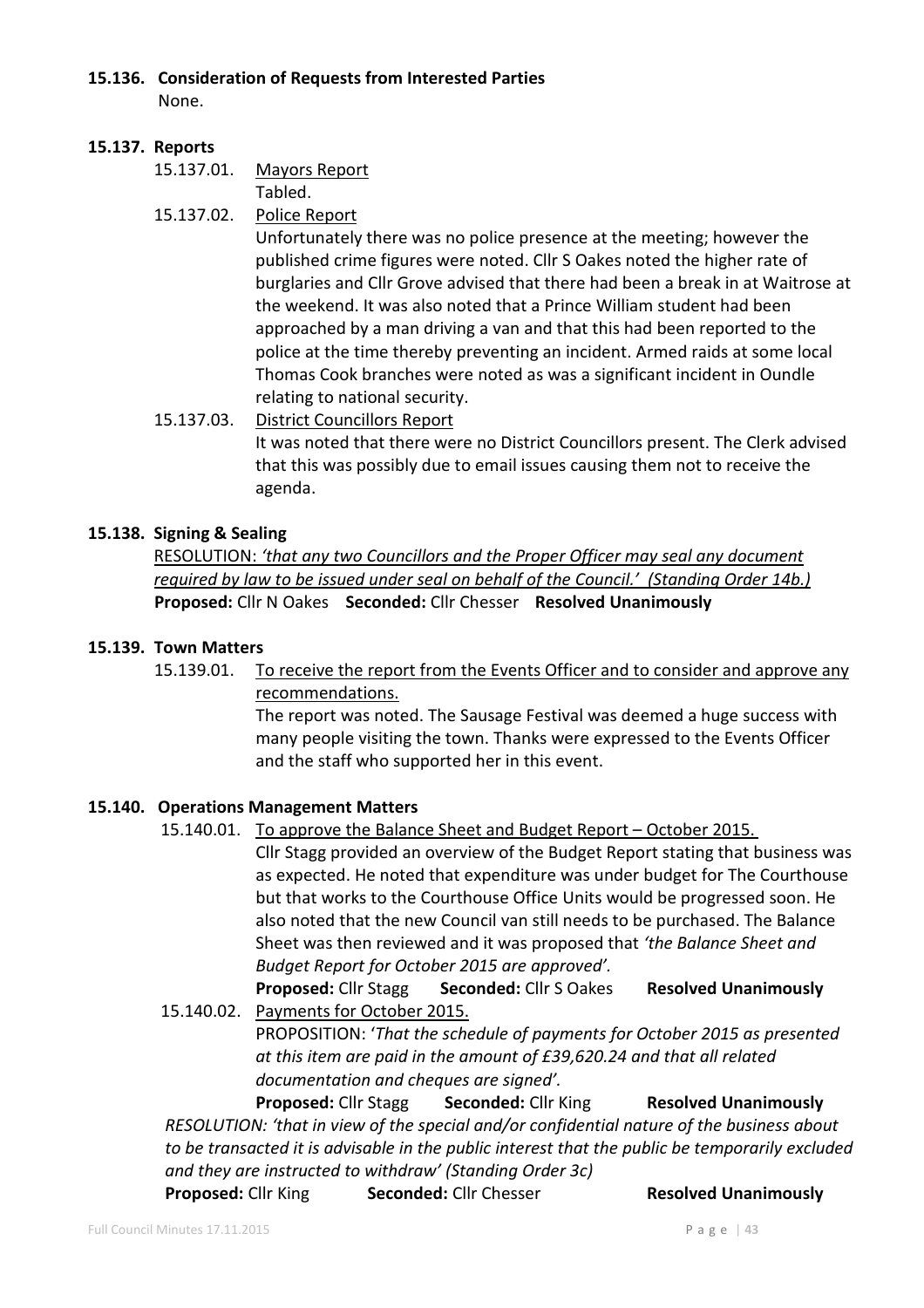- 15.140.03. To receive a verbal update on the final accounts for Fletton House. This confidential minute has been extracted.
- 15.140.04. To consider and agree the Council's Profile Level in accordance with the National Agreement on Salaries and Conditions of Service of Local Council Clerks in England and Wales and to amend the Town Clerk/RFO Grade accordingly.

This item was deferred to the December Full Council meeting.

### **15.141. Estate Matters**

- 15.141.01. To consider the Business Plan for The Courthouse and to approve the recommendation from the Estate Management Committee. This confidential minute has been extracted.
- 15.141.02. To receive a report on an insurance claim relating to the Skateboard Park. This item was noted.

*The meeting was re-opened to the public following this agenda item.* 

15.141.03. To receive the minutes of the Estate Management Committee meeting held on 3<sup>rd</sup> November 2015. Cllr Fitzgerald noted the tabled minutes. She also stated that Cllr Grove had

been working very hard with the Oundle Recreation and Green Spaces Group advising that they had gathered lots of evidence to support the application for Village Field status on the field on Glapthorn Road. Cllr Grove confirmed that the Group were working to a very tight deadline and asked that everyone encourage all contributions to be submitted as soon as possible.

# **15.142. Communications Working Party Matters**

 15.142.01. To receive the minutes of the Communications Working Party meeting held on 10<sup>th</sup> November 2015.

 The minutes were noted. The office was asked to amend the figure mentioned in Item 7 to 9 people not 19 people being able to have access to the Hootsuite Pro system.

 15.142.02. To receive a draft copy of the December 2015 Oracle and to consider the production timeline.

 Cllr Grove advised that this was a bumper edition of The Oracle for which advance notice was given for the article submission deadlines. She stated that despite this the lack of response by all other than Cllrs King and Talbot was deeply disappointing causing her to work very late and to tight deadlines.

#### **15.143. Neighbourhood Planning Working Party Matters**

 15.143.01. To receive a verbal update on the Neighbourhood Planning Scrutiny Committee membership and Policy Co-Ordinators and the proposed timeline of activities. Cllr King advised that the memberships were now being confirmed and that the meeting schedule for the Scrutiny Committee would be as follows: 22 December 2015: Housing and Connectivity 26 January 2016: Green Space 23 February 2016: Town Centre & Retail plus Business & Employment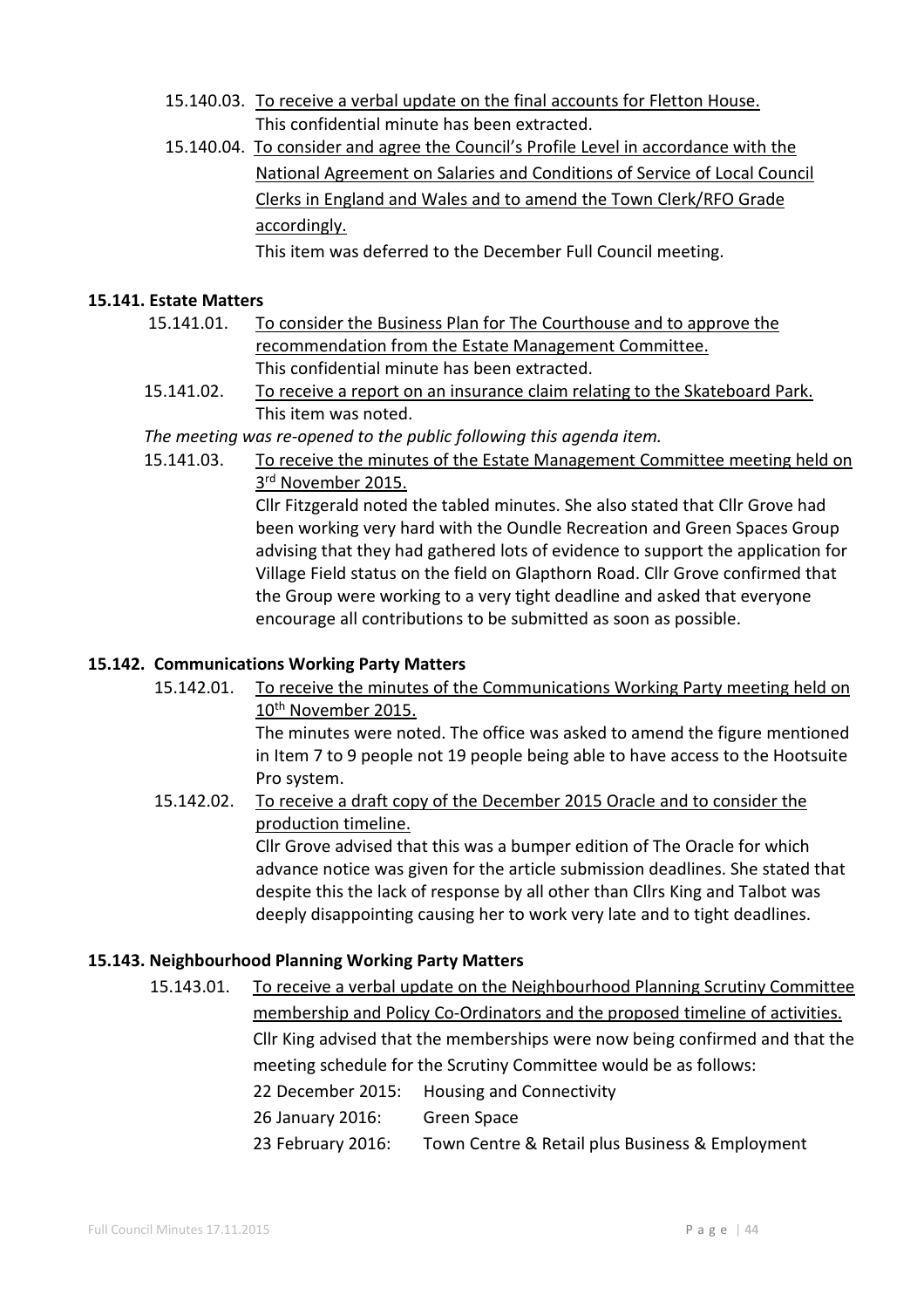## **15.144. Planning Matters**

15.144.01. To receive the minutes from the Planning Committee meeting held on 3<sup>rd</sup> November 2015. Cllr N Oakes provided an overview of the minutes advising that the Oundle School master plan was difficult to follow due to the numerous submission being made and the lack of details currently available. He confirmed that the

response date is 3<sup>rd</sup> December 2015 and that the matter would be considered at the next meeting to be held on  $1<sup>st</sup>$  December 2015.

 15.144.02. To note a meeting held to discuss parking issues at Classic Reclaims Ltd resulting from Condition 28 in Planning Application EN/12/01051/FUL 66 East Road.

 Cllr King provided an overview of the meeting held which involved all interested parties. He confirmed that a further meeting will be held in December to ascertain any progress made as a result of efforts being made by Waitrose to alleviate the problems.

# **15.145. Meeting Reports**

- 15.145.01. To receive reports on meetings held by members on behalf of the Council. Noted.
- 15.145.02. To receive reports on meetings due to be held by members on behalf of the Council.

 Cllr King advised that he and the Deputy Mayor would be having an informal meeting with the Headmaster of Oundle School on the 25 November 2015 but noted that this would not replace the formal annual meeting that is held. Cllr Fitzgerald noted that the behaviour of the pupils walking in the town needs to be raised as this has deteriorated over the years and asked that this be addressed at the meeting.

# **15.146. Council Matters**

- 15.146.01. To consider and agree the new Oundle Town Council logo. This item was delayed until the Full Council meeting to be held on 15 December 2015.
- 15.146.02. To note plans for the official opening of Fletton House. Cllr King advised that this would be held on Wednesday 2 December with approximately 60 attendees. He advised that a red ribbon would be cut by Cllr Fitzgerald and himself.
- 15.146.03. To note action regarding the Local Council Awards Scheme. Cllr King advised that the submission for this had been delayed and that as a result the logo would be removed from the letterhead and website at the end of December. He advised that this would be a short term situation as a process would be put in place for the Council to achieve the Gold Award in 2016.
- 15.146.04. To receive a verbal update with progress on the marketing plan for Oundle. Cllr King confirmed that progress was being made with this and a paper would be submitted to the December Full Council meeting.

# **15.147. Consultations, Conferences and Training**

 15.147.01 NCC Consultation: School Admissions arrangements for September 2017 - Consultation on Schools' Oversubscription Criteria and Published Admissions Numbers. Start Date: 10.11.2015 End Date: 31.12.2015 *Note: Consultation allocated to Cllrs Chesser and Chapple.*